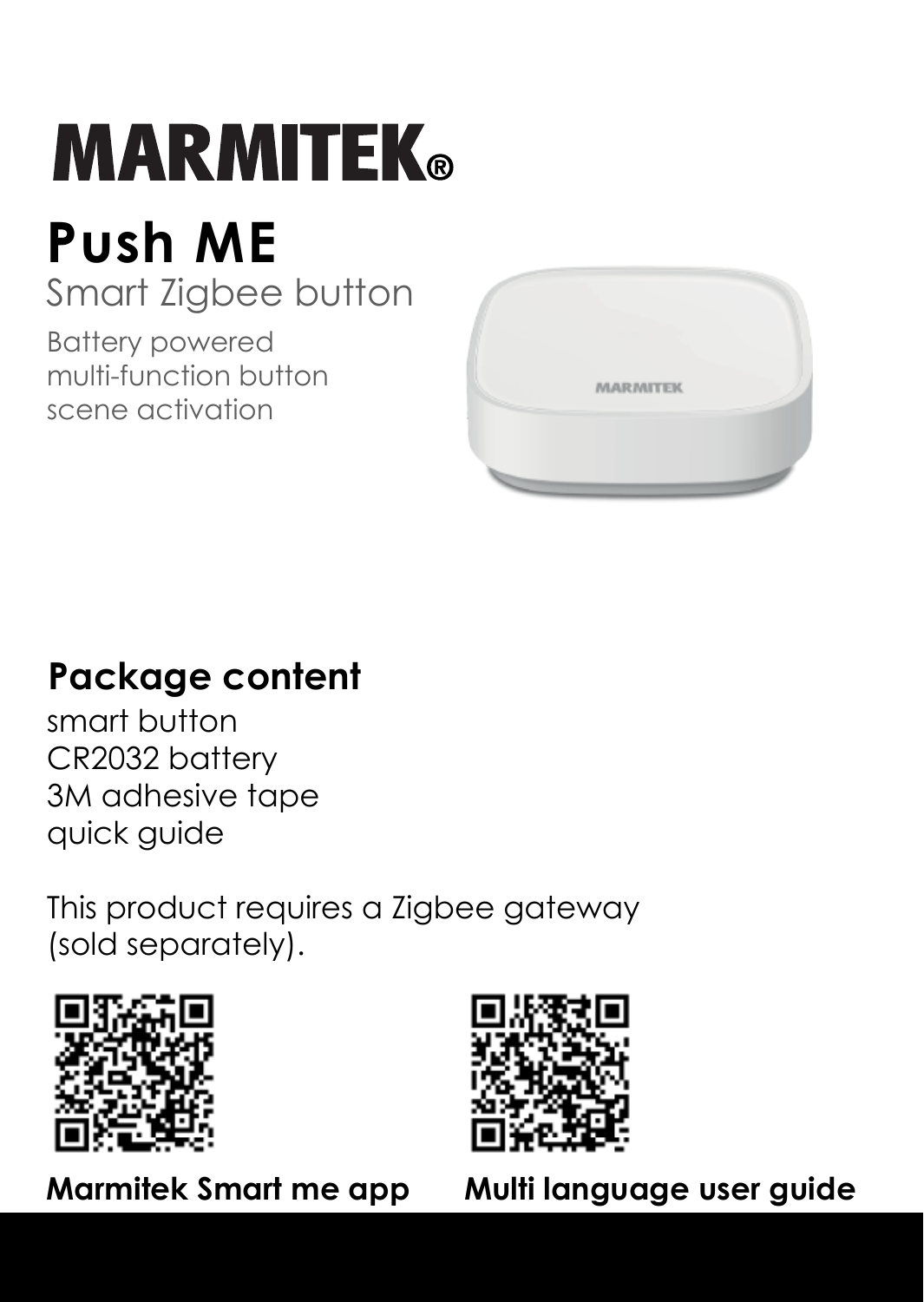#### **Safety Instructions**

Please read these instructions thoroughly before you use the device and keep them for future reference. Only for indoor use.

- Do not expose the product to extremely high or low temperatures, strong light sources or direct sunlight.
- This product is not a toy. Keep out of reach of children.
- Dispose of batteries as chemical waste. Remove the batteries when you are not using the system for a longer period of time. Check the polarity (+/-) of the batteries when inserting them in the product. Wrong positioning can cause an explosion.
- Repairs or service should only be performed by qualified personnel.

#### **Requirements**

This product requires a Smart me Zigbee Gateway (sold Dimensions (h x w x d) 45 x 45 x 13 mm separately) that is connected to the Internet.

#### **Installation of the Smart me app**

Download and install the Marmitek Smart me app from the Apple app store or the Google Play store. Launch the Smart me app after installation is completed. Follow the instructions and register for a new account.

#### **Installation of the Push ME**

- Open the Push ME housing with a coin and pull the plastic battery strip to activate the battery.
- The indicator light should start flashing rapidly. If the light does not flash, press the reset button for 5 seconds until it starts flashing.
- Start the Smart me app from your smartphone or tablet.
- Select the Smart me Zigbee Gateway.
- Click on the + (at the bottom of the screen) to add a new product, confirm that the indicator light is flashing quickly and follow the instructions.
- Press Help button during installation for more information or when installation fails.

#### **Notes for using the product**

- After the installation is completed you can configure the Push ME by using the app.
- Check our website www.marmitek.com for more details and how to use the Smart me products.

#### **Technical specifications**

Number of buttons 1

Battery life

Wireless technology <br>  $\frac{2}{9}$  Zigbee 3.0<br>  $\frac{3.0}{2}$  meters Operating range<br>Power Standby current  $5 uA$ <br>Dimensions (h x w x d)  $45 x 45 x 13 mm$ 

Trigger method One click, Double click, Long press<br>10.000 cliks 1 year @ 30 per day<br>Zigbee 3.0 Battery CR2032<br>< 5 uA









#### **Declaration of Conformity**

Hereby, Marmitek BV, declares that the Push ME is in compliance with the essential requirements of the 2014/53/EU Directives. Full Declaration of Conformity is available at www.marmitek.com/en/declarations-of-conformity/

More detailed user guide and instructions are available on our website at www.marmitek.com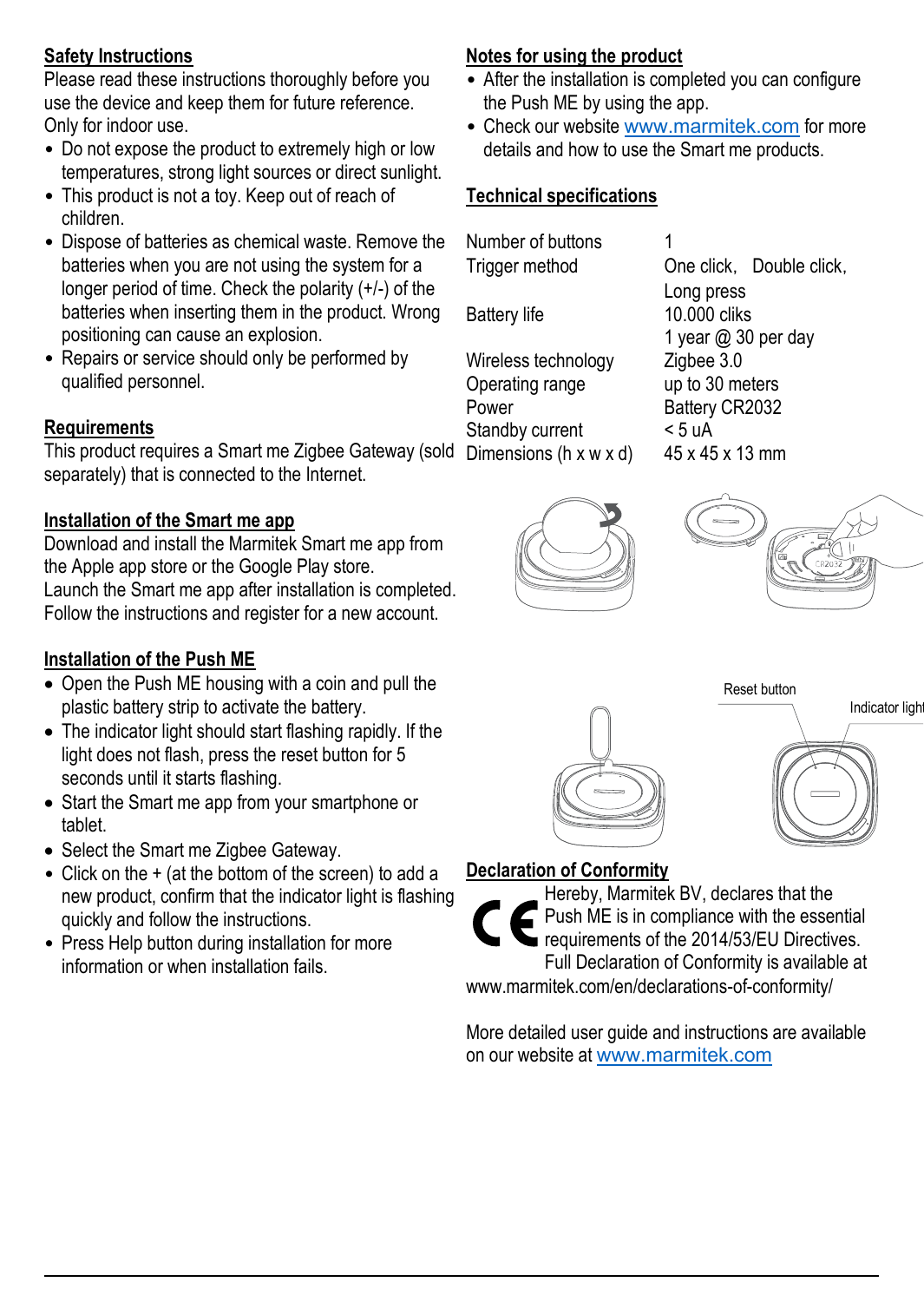#### **Veiligheidsinstructies**

Lees deze instructies zorgvuldig door voordat u het apparaat in gebruik neemt en bewaar ze voor toekomstig gebruik.

- Alleen voor gebruik binnenshuis.
- Stel het product niet bloot aan extreem hoge of lage temperaturen, sterke lichtbronnen of direct zonlicht.
- Dit product is geen speelgoed. Buiten het bereik van kinderen bewaren.
- Gooi de batterijen weg als chemisch afval. Verwijder de batterijen wanneer u het systeem langere tijd niet gebruikt. Controleer de polariteit (+/-) van de batterijen wanneer u ze in het product plaatst. Een verkeerde plaatsing kan een explosie veroorzaken.
- Reparaties of onderhoud mogen alleen worden uitgevoerd door gekwalificeerd personeel.

#### **Eisen**

 Voor dit product is een Smart me Zigbee gateway nodig (apart verkrijgbaar) die verbonden is met het internet. Volg de gebruiksaanwijzing van de Smart me Gateway om deze toe te voegen.

#### **Installatie van de Smart me app**

- Download en installeer de Marmitek Smart me app in de Apple app store of de Google Play store.
- Start de Smart me app nadat de installatie is voltooid.
- Volg de instructies en registreer je voor een nieuw account.

#### **Installatie van de Push ME**

- Open de behuizing van de Push ME met een munt en trek aan de plastic batterijstrip om de batterij te activeren.
- Het indicatielampje moet snel beginnen te knipperen. Als het lampje niet knippert, drukt u 5 seconden op de resetknop tot deze begint te knipperen.
- Start de Smart me app vanaf uw smartphone of tablet.
- Selecteer de Smart me Zigbee Gateway.
- Klik op de + (onder in het scherm) om een nieuw product toe te voegen, bevestig of het indicatielampje snel knippert en volg de instructies.
- Druk tijdens de installatie op de Help-knop voor meer informatie of wanneer de installatie mislukt.

#### **Opmerkingen voor het gebruik van het product**

- Nadat de installatie is voltooid, kunt u de Push ME configureren met behulp van de app.
- Kijk op onze website www.marmitek.com voor meer informatie en hoe u de Smart me producten kunt gebruiken.

#### **Technische specificaties**

| Aantal knoppen         |                              |
|------------------------|------------------------------|
| Triggermethode         | Eén klik, dubbele klik, lang |
|                        | drukken 5s                   |
| Levensduur batterij    | 10.000 klikken               |
|                        | $-1$ jaar @ 30 per dag       |
| Draadloze technologie  | Zigbee 3.0                   |
| <b>Bereik</b>          | tot 30 meter in open ruimte  |
| Voeding                | Batterij CR2032              |
| Stand-by stroom        | $5uA$                        |
| Afmetingen (h x b x d) | 45 x 45 x 13 mm              |
|                        |                              |









#### **Verklaring van overeenstemming**

Marmitek BV verklaart hierbij dat de Push ME voldoet aan de essentiële eisen van de 2014/53/EU richtlijnen. De volledige conformiteitsverklaring is beschikbaar op www.marmitek.com/en/declarations-of-conformity/

Meer gedetailleerde gebruikershandleiding en instructies zijn beschikbaar op onze website op www.marmitek.com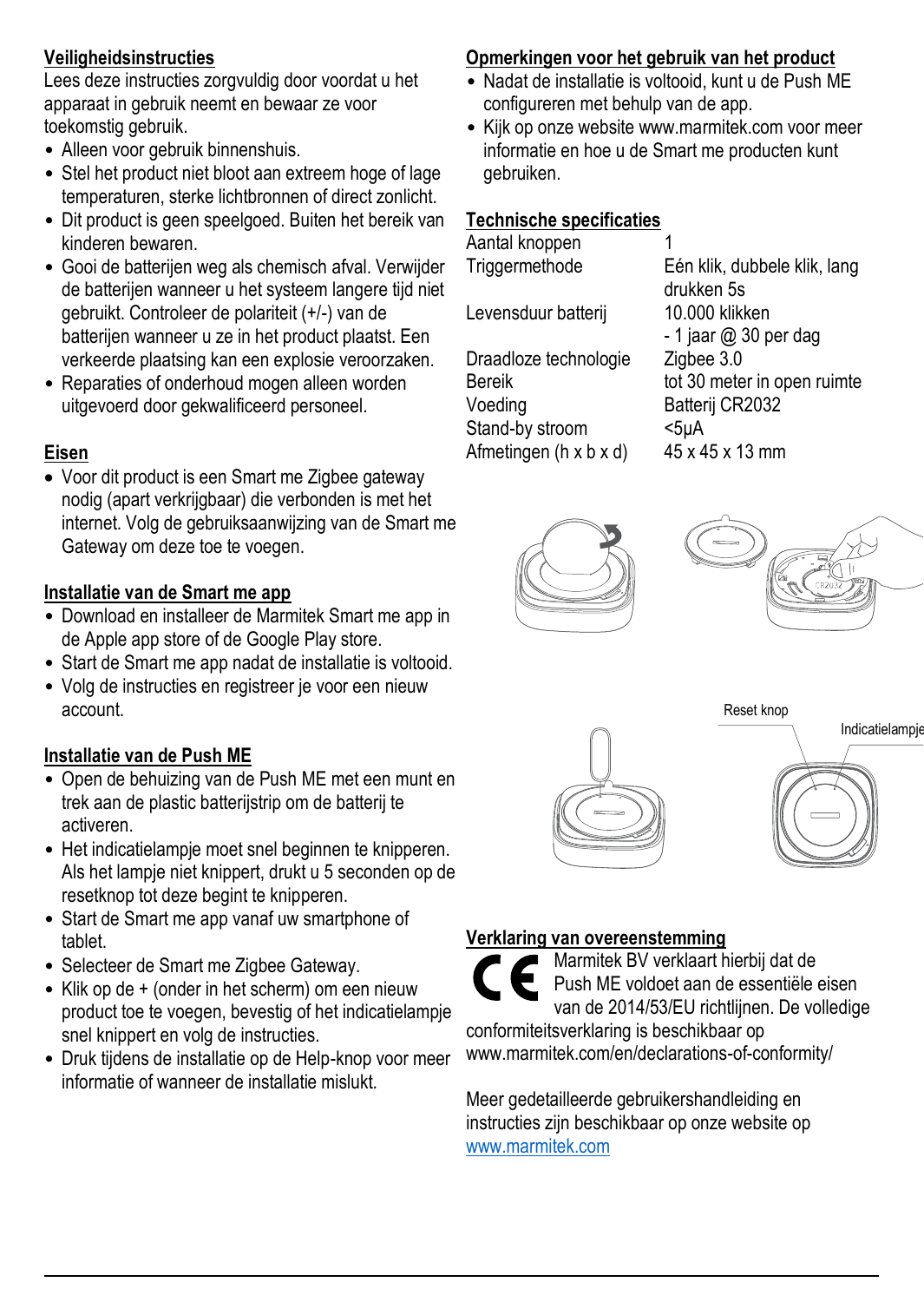#### **Sicherheitshinweise**

Bitte lesen Sie diese Anleitung sorgfältig durch bevor der Benutzung des Geräts und behalten diese zum späteren Gebrauch.

- Nur für den Innenbereich geeignet.
- Setzen Sie das Produkt keinen extrem hohen oder niedrigen Temperaturen, starken Lichtquellen oder direktem Sonnenlicht aus.
- Dieses Produkt ist kein Spielzeug. Außerhalb der Reichweite von Kindern halten.
- Entsorgen Sie die Batterien als chemischen Abfall. Entfernen Sie die Batterien, wenn Sie das System über einen längeren Zeitraum nicht benutzen. Überprüfen Sie die Polarität (+/-) der Batterien, wenn Sie sie in das Produkt einsetzen. Eine falsche Positionierung kann zu einer Explosion führen.
- Reparaturen oder Wartungen dürfen nur von qualifiziertem Personal durchgeführt werden.

#### **Anforderungen**

• Dieses Produkt erfordert ein Smart me Zigbee-Gateway (separat erhältlich), das mit dem Internet verbunden ist.

#### **Installation der Smart me App**

- Laden Sie die Marmitek Smart me App herunter und installieren Sie sie von der Apple App Store oder Google Play Store.
- Wenn die Installation abgeschlossen ist, starten Sie die Smart me App.
- Folgen Sie den Hinweise und registrieren Sie sich für ein neues Konto.

#### **Installation des Push ME**

- Öffnen Sie das Push ME-Gehäuse mit einer Münze und ziehen Sie den Kunststoffstreifen der Batterie ab, um die Batterie zu aktivieren.
- Die Kontrollleuchte sollte schnell zu blinken beginnen. Wenn die Leuchte nicht blinkt, drücken Sie die Reset-Taste 5 Sekunden lang, bis sie zu blinken beginnt.
- Starten Sie die Smart me-App über Ihr Smartphone oder Tablet.
- Wählen Sie das Smart me Zigbee-Gateway aus.
- Klicken Sie auf das + (am unteren Rand des Bildschirms), um ein neues Produkt hinzuzufügen, bestätigen Sie, wenn die Kontrollleuchte schnell blinkt und folgen Sie den Anweisungen.
- Klicken Sie während der Installation auf die Schaltfläche Hilfe, um weitere Informationen zu erhalten oder wenn die Installation nicht erfolgreich ist.

#### **Hinweise zur Verwendung des Produkts**

- Nach Abschluss der Installation können Sie den Smart-Sensor mit Hilfe der App konfigurieren.
- Besuchen Sie unsere Website www.marmitek.com für weitere Informationen und die Verwendung der Smart me Produkte.

#### **Technische Daten**

Anzahl der Tasten<br>Auslösemethode

Batterielebensdauer

Drahtlose Technologie<br>Reichweite Stromversorgung Batterie<br>Standby-Strom < 5 uA Standby-Strom <5 uA<br>Abmessungen (H x B x T) 45 x 45 x 13 mm Abmessungen (H x B x T)

One click Double click Long press<br>10.000 Klicks 1 Jahr @ 30 pro Tag bis zu 30 Meter<br>Ratterie CR2032









#### **Konformitätserklärung**

Marmitek BV erklärt hiermit, dass die Push ME die grundlegenden Anforderungen der Richtlinien 2014/53/EU erfüllt. Die vollständige Konformitätserklärung ist verfügbar unter www.marmitek.com/en/declarations-of-conformity/ Detailliertere Bedienungsanleitungen und Anweisungen finden Sie auf unserer Website unter

www.marmitek.com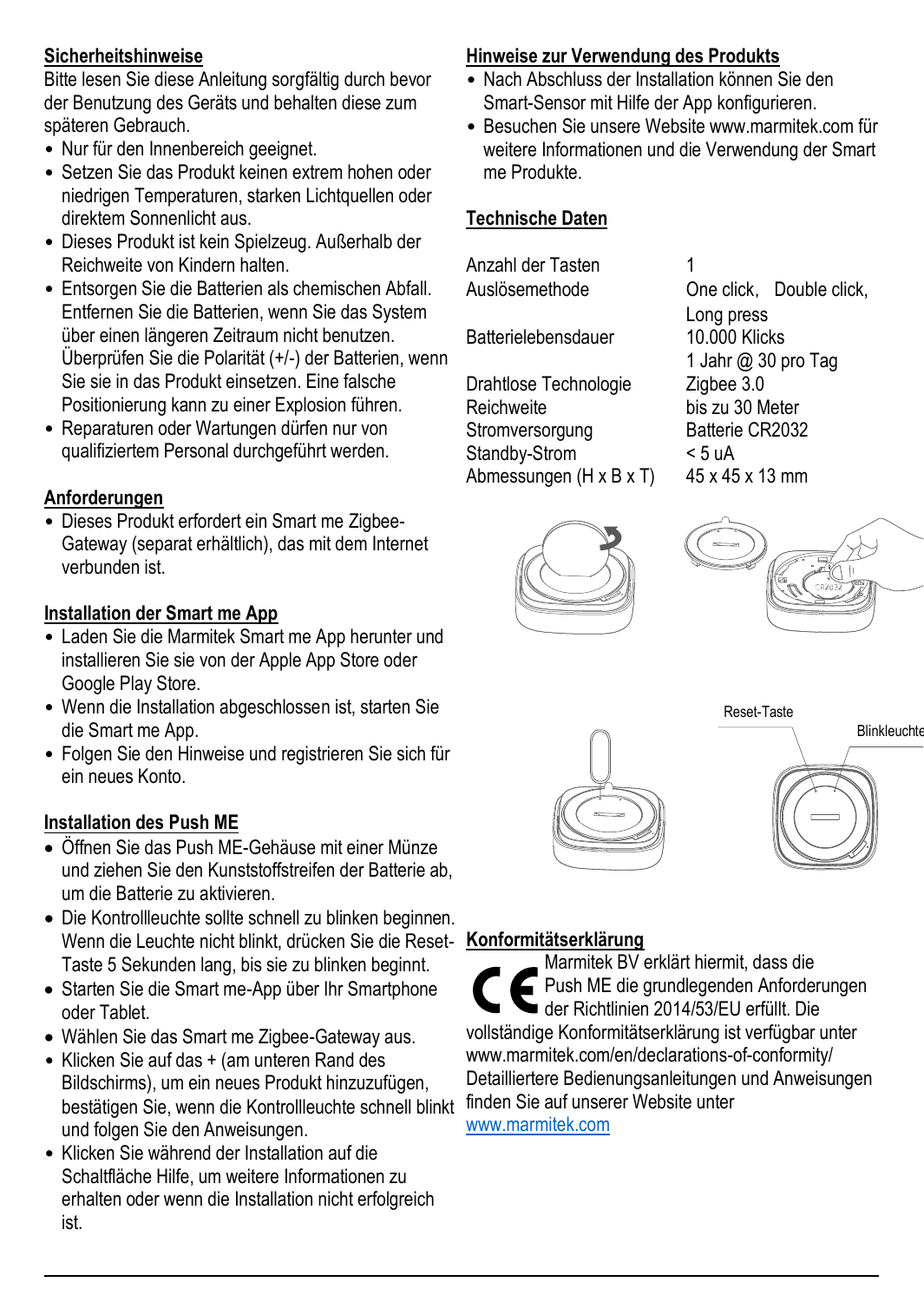#### **Consignes de sécurité**

Veuillez lire attentivement ces instructions avant d'utiliser l'appareil et conservez-les pour référence ultérieure.

- Pour usage intérieur uniquement.
- N'exposez pas l'appareil à des températures extrêmement élevées ou très basses, à des sources lumineuses intenses ou à la lumière directe du soleil.
- Ce produit n'est pas un jouet. Tenir hors de portée des enfants.
- Jetez les piles avec les déchets chimiques. Retirez les piles lorsque vous n'utilisez pas le système pendant une période prolongée. Vérifiez la polarité (+/-) des piles lors de leur insertion dans le produit. Un mauvais positionnement peut provoquer une explosion.
- Les réparations ou l'entretien ne doivent être effectués que par du personnel qualifié.

#### **Exigences**

• Ce produit nécessite une passerelle Smart me Zigbee (vendue séparément) connectée à Internet.

#### **Installation de l'application Smart me**

- Téléchargez et installez l'application Marmitek Smart me de la boutique Apple ou de la boutique Google Play.
- Une fois l'installation terminée, lancez l'application Smart me.
- Suivez les instructions et créez un nouveau compte.

#### **Installer le Push ME**

- Ouvrez le boîtier de Push ME à l'aide d'une pièce de monnaie et tirez sur la bande de plastique pour activer la pile.
- Le témoin lumineux doit commencer à clignoter rapidement. Si le voyant ne clignote pas, appuyez sur le bouton de réinitialisation pendant 5 secondes jusqu'à ce qu'il commence à clignoter.
- Lancez l'application Smart me depuis votre smartphone ou votre tablette.
- Sélectionnez la passerelle Smart me Zigbee.
- Cliquez sur le + (en bas de l'écran) pour ajouter un nouveau produit, confirmez si le témoin lumineux clignote rapidement et suivez les instructions.
- Pendant l'installation, appuyez sur le bouton Aide pour plus d'informations ou si l'installation échoue.

#### **Remarques sur l'utilisation du produit**

- Une fois l'installation terminée, vous pouvez configurer le Push ME à l'aide de l'application.
- Visitez notre site Web www.marmitek.com pour plus d'informations et pour savoir comment utiliser les produits Smart me.

#### **Caractéristiques techniques**

| Nombre de boutons        |                       |
|--------------------------|-----------------------|
| Méthode de déclenchement | Un clic, Double clic, |
|                          | Pression longue       |
| Autonomie de la batterie | 10.000 cliques        |
|                          | 1 an @ 30 par jour    |
| Technologie sans fil     | Zigbee 3.0            |
| Portée de fonctionnement | jusqu'à 30 mètres     |
| Alimentation             | Pile CR2032           |
| Courant de veille        | < 5 uA                |
| Dimensions (h x l x p)   | 45 x 45 x 13 mm       |
|                          |                       |







#### **Déclaration de conformité**

Marmitek BV déclare par la présente que le Push ME est conforme aux exigences essentielles des directives 2014/53/EU. La déclaration de conformité complète est disponible sur www.marmitek.com/en/declarations-of-conformity/

Un manuel d'utilisation plus détaillé et des instructions sont disponibles sur notre site Web à l'adresse www.marmitek.com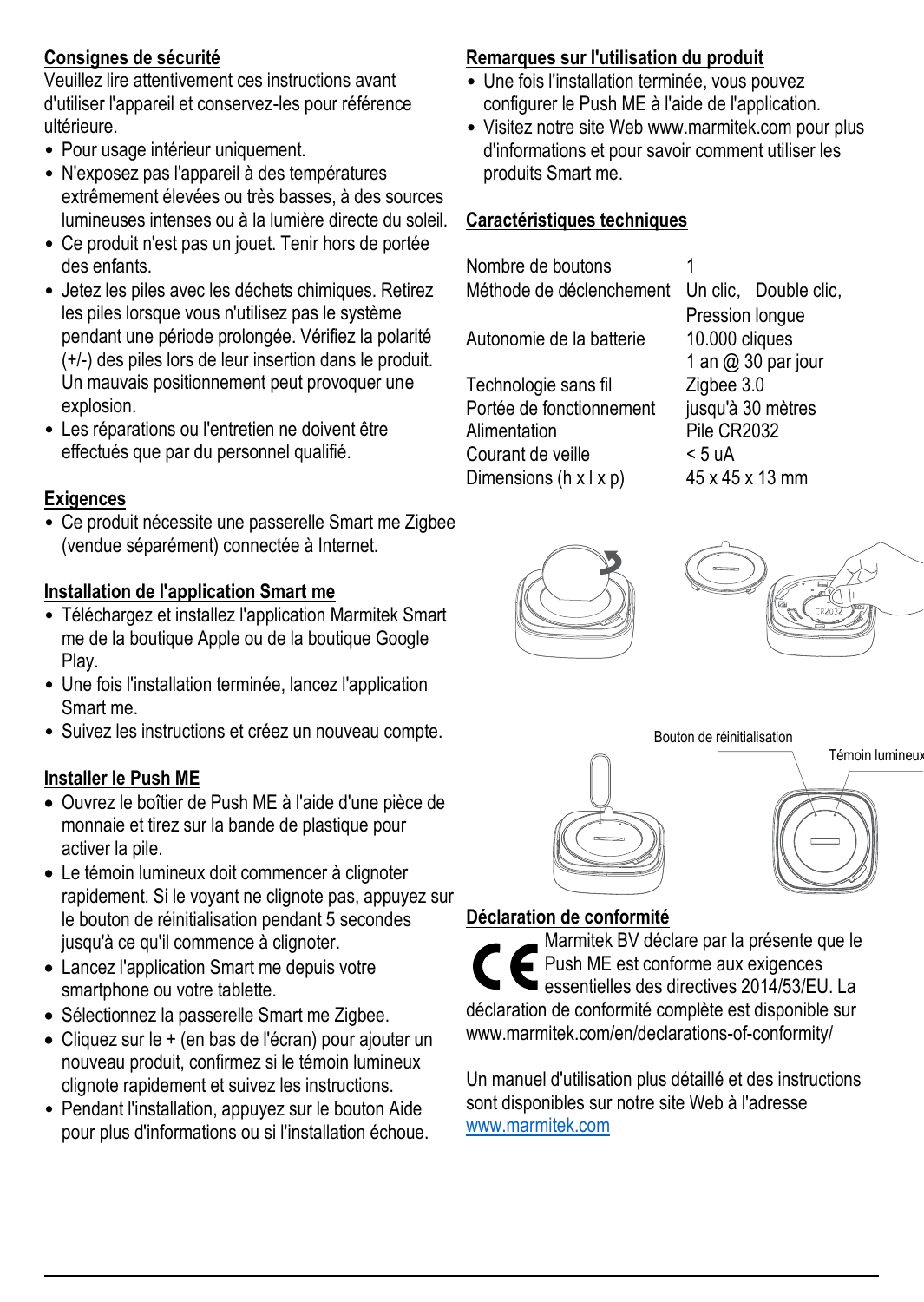#### **Indicaciones de seguridad**

Por favor, lea atentamente estas instrucciones antes de utilizar el dispositivo y guárdelas para futuras consultas.

- Sólo para uso en interiores.
- No exponga el producto a temperaturas extremadamente altas o bajas, a fuentes de luz fuertes o a la luz solar directa.
- Este producto no es un juguete. Mantenga este medicamento fuera del alcance de los niños.
- Deseche las baterías como residuos químicos. Retire Número de botones 1 las pilas cuando no vaya a utilizar el sistema durante un período de tiempo prolongado. Compruebe la polaridad (+/-) de las pilas al insertarlas en el producto. Una posición incorrecta puede causar una explosión.
- Las reparaciones o el mantenimiento sólo deben ser realizados por personal cualificado.

#### **Requisitos**

• Este producto requiere una pasarela Smart me Zigbee (se vende por separado) conectada a Internet.

#### **Instalación de la aplicación Smart me**

- Descarga e instala la aplicación Marmitek Smart me de la tienda de aplicaciones de Apple o de Google Play.
- Una vez finalizada la instalación, ejecute la aplicación Smart me.
- Siga las instrucciones y regístrese para obtener una nueva cuenta.

#### **Instalación del Push ME**

- Abra la carcasa del Push ME con una moneda y tire de la tira de plástico de la batería para activarla.
- El indicador luminoso debería empezar a parpadear rápidamente. Si la luz no parpadea, pulse el botón de reinicio durante 5 segundos hasta que empiece a parpadear.
- Inicie la aplicación Smart me desde su smartphone o tableta.
- Seleccione la pasarela Smart me Zigbee.
- Haga clic en el signo + (en la parte inferior de la pantalla) para añadir un nuevo producto, confirme si el indicador luminoso parpadea rápidamente y siga las instrucciones.
- Durante la instalación, pulse el botón Ayuda para obtener más información o si la instalación falla.

#### **Notas sobre el uso del producto**

- Una vez finalizada la instalación, puede configurar el Push ME utilizando la aplicación.
- Visite nuestro sitio web www.marmitek.com para obtener más información y saber cómo utilizar los productos Smart me.

#### **Especificaciones Técnicas**

Método de disparo un clic, doble clic,

Duración de la batería

Tecnología inalámbrica<br>Alcance Alcance hasta 30 metros<br>Alimentación Ratería CR2032 Corriente de espera  $<$  5 uA<br>Dimensiones (h x w x d)  $45$  x 45 x 13 mm Dimensiones ( $h \times w \times d$ )

pulsación larga<br>10.000 cliks 1 año @ 30 por día Batería CR2032<br>< 5 uA









#### **Declaración de conformidad**

Marmitek BV declara que Push ME cumple con los requisitos esenciales de las directivas 2014/53/UE. La Declaración de Conformidad completa está disponible en www.marmitek.com/en/declarations-of-conformity/

Un manual de usuario más detallado e instrucciones están disponibles en nuestro sitio web en www.marmitek.com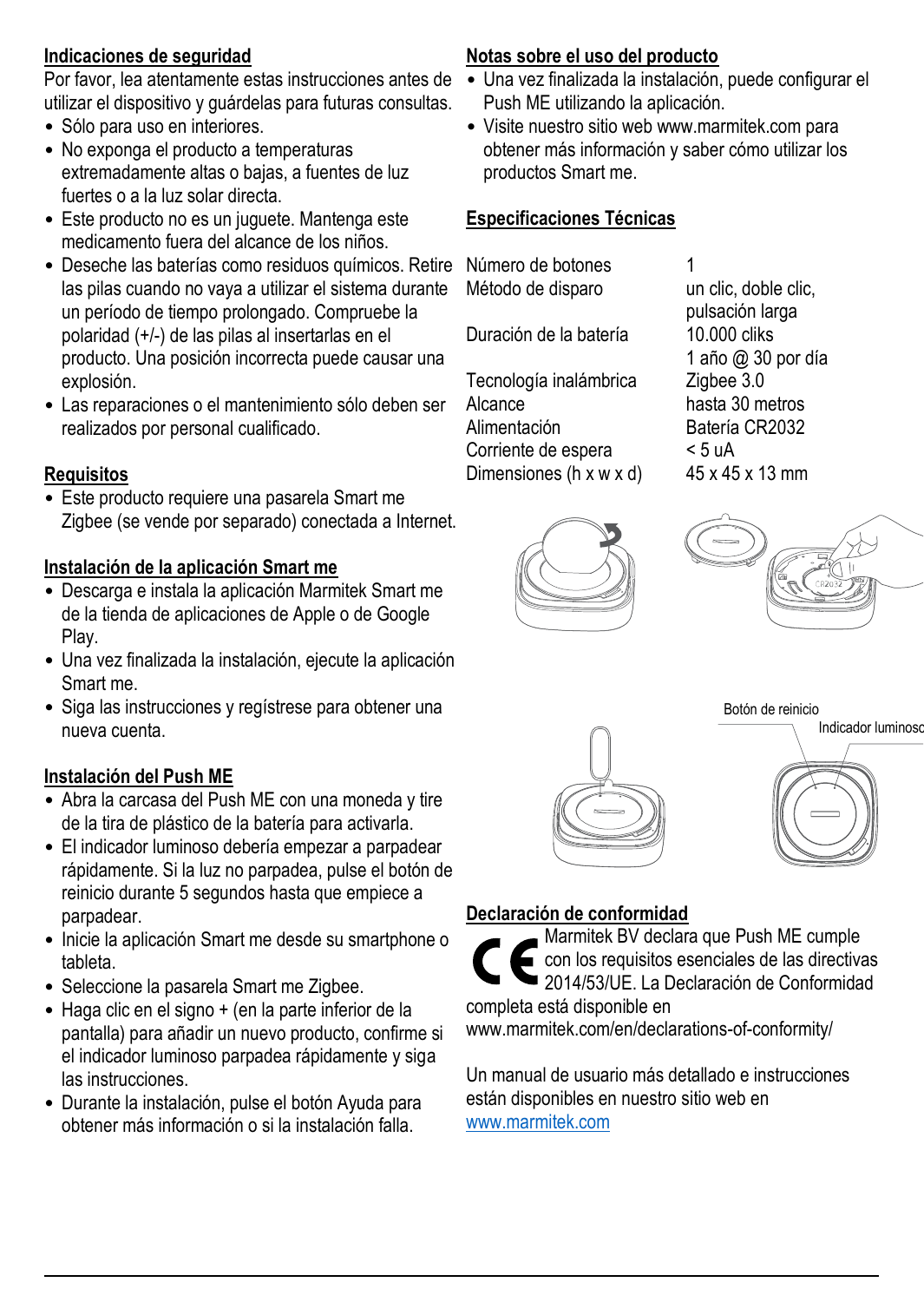#### **Avvertenze di sicurezza**

Leggere attentamente le presenti istruzioni prima di utilizzare l'apparecchio e conservarle per riferimenti futuri.

- Solo per uso interno.
- Non esporre il prodotto a temperature estremamente elevate o basse, a forti fonti di luce o alla luce solare diretta.
- Questo prodotto non è un giocattolo. Tenere fuori dalla portata dei bambini.
- Smaltire le batterie come rifiuto chimico. Rimuovere le Metodo di innesco un clic, doppio clic, batterie quando il sistema non viene utilizzato per un periodo di tempo prolungato. Controllare la polarità (+/-) delle batterie al momento del loro inserimento nel prodotto. Un posizionamento errato può causare un'esplosione.
- Le riparazioni o la manutenzione devono essere eseguite solo da personale qualificato.

#### **Requisiti**

• Questo prodotto richiede un gateway Smart me Zigbee (venduto separatamente) collegato a Internet.

#### **Installazione dell'applicazione Smart me**

- Scaricare e installare l'applicazione Marmitek Smart me dall'app store Apple o dall'app store Google Play.
- Una volta completata l'installazione, lanciare l'applicazione Smart me.
- Segui le istruzioni e registrati per ottenere un nuovo account.

#### **Installare lo Push ME**

- Aprire l'alloggiamento di Push ME con una moneta e tirare la striscia di plastica della batteria per attivare la batteria.
- La spia dovrebbe iniziare a lampeggiare rapidamente. Se la luce non lampeggia, premere il pulsante di reset per 5 secondi fino a quando inizia a lampeggiare.
- Avvia l'applicazione Smart me dal tuo smartphone o tablet.
- Seleziona il Gateway Zigbee di Smart me.
- Clicca sul + (nella parte inferiore dello schermo) per aggiungere un nuovo prodotto, conferma se l'indicatore luminoso lampeggia rapidamente e segui le istruzioni.
- Durante l'installazione, premere il pulsante Help per ulteriori informazioni o se l'installazione fallisce.

#### **Note sull'utilizzo del prodotto**

- Al termine dell'installazione è possibile configurare il Push ME utilizzando l'applicazione.
- Visita il nostro sito web www.marmitek.com per maggiori informazioni e come utilizzare i prodotti Smart me.

#### **Specifiche tecniche**

Numero di pulsanti 1<br>Metodo di innesco di un clic doppio clic

Durata della batteria

Tecnologia wireless Zigbee 3.0<br>Gamma operativa fino a 30 metri Gamma operativa<br>Alimentazione Corrente di standby  $<$  5 uA<br>Dimensioni (h x l x n)  $45 \times 45 \times 13$  mm Dimensioni ( $h \times l \times p$ )

pressione lunga<br>10.000 scatti 1 anno @ 30 al giorno batteria CR2032<br>< 5 uA









#### **Dichiarazione di conformità**

Marmitek BV dichiara che la Push ME è conforme ai requisiti essenziali delle direttive 2014/53/UE. La dichiarazione di conformità completa è disponibile all'indirizzo www.marmitek.com/en/declarations-of-conformity/

Un manuale utente più dettagliato e le istruzioni per l'uso sono disponibili sul nostro sito web all'indirizzo www.marmitek.com